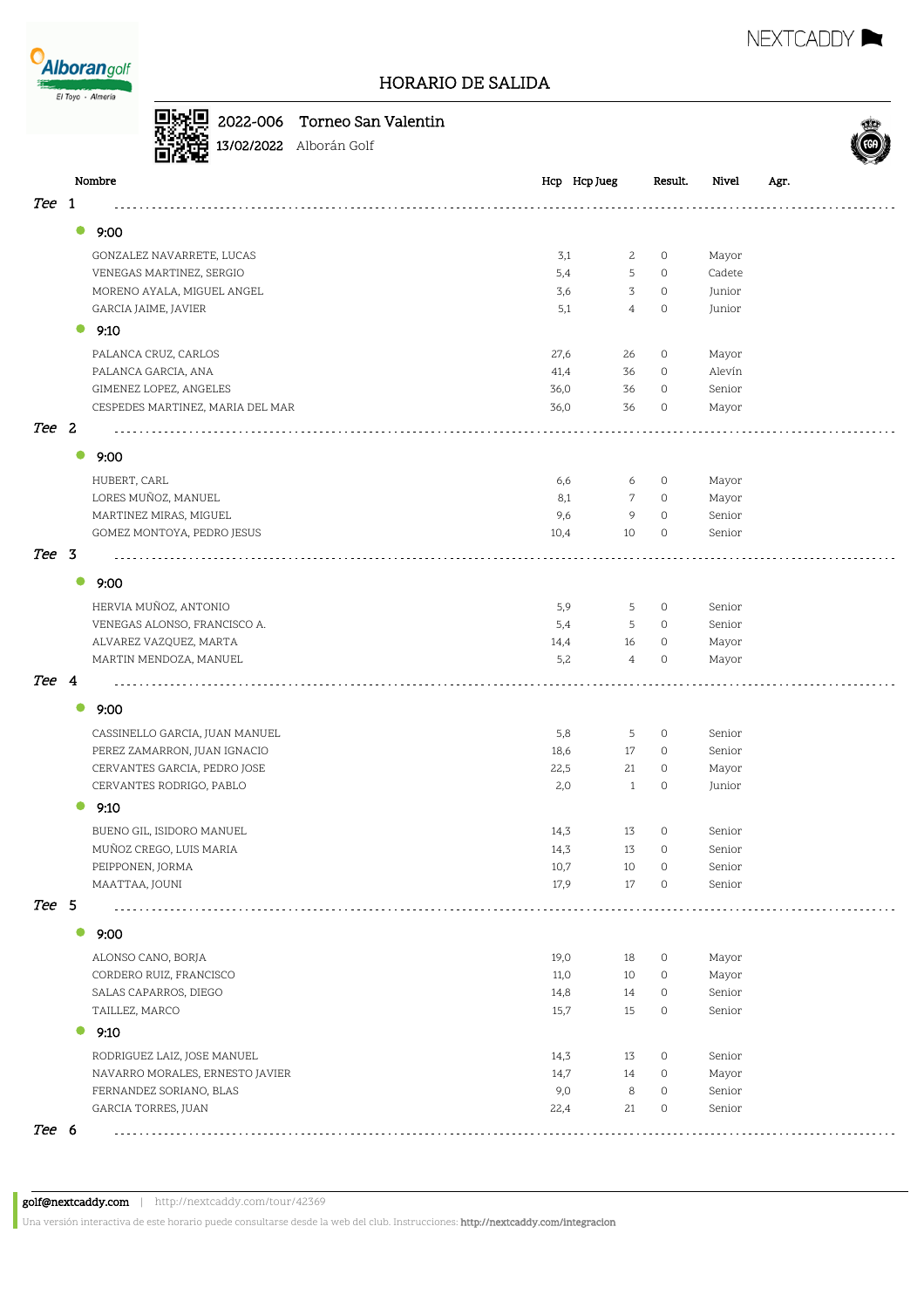



### 2022-006 Torneo San Valentin

13/02/2022 Alborán Golf



|        | Nombre                                             | Hcp Hcp Jueg | Result.                   | Nivel            | Agr. |
|--------|----------------------------------------------------|--------------|---------------------------|------------------|------|
| Tee 6  |                                                    |              |                           |                  |      |
|        | 9:00<br>$\bullet$                                  |              |                           |                  |      |
|        | TRIPIANA LOPEZ, JOSE ANTONIO                       | 7,7          | $\circ$<br>7              | Senior           |      |
|        | GONZALEZ TORRECILLAS, FRANCISCO JAVIER             | 25,2         | 24<br>0                   | Senior           |      |
|        | MARCOS GOMEZ, MARIA JOSE                           | 10,6         | 12<br>0                   | Senior           |      |
|        | ARIAS BUENO, MANUEL VICENTE                        | 22,6         | 21<br>0                   | Senior           |      |
| Tee 7  |                                                    |              |                           |                  |      |
|        | $\bullet$<br>9:00                                  |              |                           |                  |      |
|        |                                                    |              |                           |                  |      |
|        | SAUCES PALMA, ANTONIO                              | 26,2<br>8,4  | 25<br>0<br>8<br>0         | Senior<br>Senior |      |
|        | SALMERON PORTERO, FRANCISCO<br>NUÑEZ FENOY, RAFAEL | 19,5         | 18<br>$\circ$             | Senior           |      |
|        | NUÑEZ FENOY, JUAN FCº                              | 15,6         | 15<br>0                   | Senior           |      |
| Tee 8  |                                                    |              |                           |                  |      |
|        | $\bullet$<br>9:00                                  |              |                           |                  |      |
|        | MORENO ENCINAS, ANA                                | 15,5         | 17<br>0                   | Senior           |      |
|        | RODENAS ALARCON, MANUEL                            | 16,8         | 16<br>0                   | Senior           |      |
|        | PEREZ PASCUAL, PABLO                               | 16,2         | 15<br>0                   | Mayor            |      |
|        | KOUBISS CASTAN, LARA                               | 18,9         | 20<br>0                   | Cadete           |      |
|        | 9:10<br>$\bullet$                                  |              |                           |                  |      |
|        | BLANCO SANCHEZ, FRANCISCO JAVIER                   | 17,1         | 16<br>0                   | Senior           |      |
|        | JIMENEZ SAMBLAS, FRANCISCO                         | 18,4         | 17<br>$\circ$             | Senior           |      |
|        | BARON CARRILLO, DAVID                              | 18,6         | 17<br>$\circ$             | Senior           |      |
|        | GOMEZ-ANGULO ALFEREZ, JOSE IGNACIO                 | 21,2         | 20<br>0                   | Senior           |      |
| Tee 9  |                                                    |              |                           |                  |      |
|        | $\bullet$<br>9:00                                  |              |                           |                  |      |
|        | PABLOS VELASCO, FERNANDO                           | 15,2         | 14<br>0                   | Senior           |      |
|        | VELEZ LOPEZ, MARIA DEL MAR                         | 21,2         | 22<br>0                   | Senior           |      |
|        | JOYA PINEDA, ALBERTO                               | 20,7         | 19<br>$\circ$             | Infantil         |      |
|        | MARTINEZ GIMENEZ, HECTOR                           | 19,4         | 18<br>0                   | Junior           |      |
|        | 9:10                                               |              |                           |                  |      |
|        | BLANQUET TAVIRA, VICENTE                           | 22,4         | 21<br>$\circ$             | Senior           |      |
|        | MARTINEZ ALONSO, FELIPE                            | 18,0         | 17<br>0                   | Senior           |      |
|        | MONCADA GARCIA, MARIA DEL CARMEN                   | 33,2         | 34<br>$\circ$             | Senior           |      |
|        | CALATRAVA ESPINOSA, JUAN CARLOS                    | 7,4          | 7<br>$\mathsf{O}\xspace$  | Senior           |      |
| Tee 10 |                                                    |              |                           |                  |      |
|        | $\bullet$<br>9:00                                  |              |                           |                  |      |
|        | RODRIGUEZ GRACIA, IGNACIO                          | 21,4         | 0<br>20                   | Mayor            |      |
|        | MARTINEZ OLMEDO, JOSE DAVID                        | 19,4         | 18<br>0                   | Mayor            |      |
|        | TORRECILLAS JIMENEZ, PEDRO                         | 20,4         | 0<br>19                   | Senior           |      |
|        | HERRERA URRUTIA, CANDIDO                           | 21,6         | 0<br>20                   | Senior           |      |
|        | 9:10                                               |              |                           |                  |      |
|        | TORRES JUAN DE LA CRUZ, FRANCISCO CAYETANO         | 23,7         | 22<br>0                   | Senior           |      |
|        | PEREZ PIEDRA, JAIME                                | 21,6         | 20<br>0                   | Mayor            |      |
|        | LOPEZ PEREZ, JOSE                                  | 24,1         | 23<br>0                   | Senior           |      |
|        | GARCIA SANCHEZ, ALVARO                             | 21,4         | $\mathsf{O}\xspace$<br>20 | Senior           |      |
| Tee 11 |                                                    |              |                           |                  |      |

Una versión interactiva de este horario puede consultarse desde la web del club. Instrucciones: http://nextcaddy.com/integracion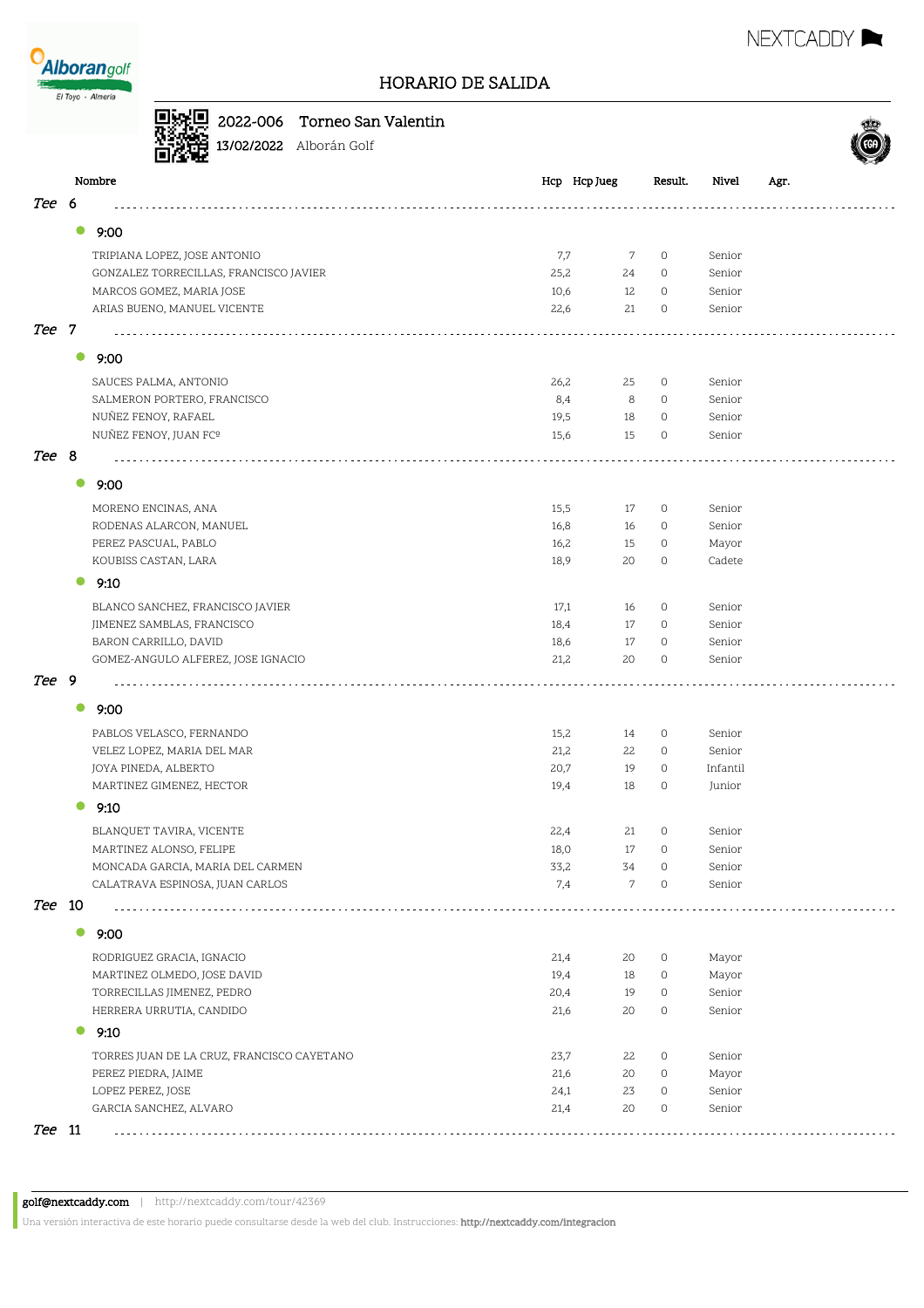

# 2022-006 Torneo San Valentin



13/02/2022 Alborán Golf

|            |           | Nombre                              | Hcp Hcp Jueg |    | Result.     | Nivel    | Agr. |
|------------|-----------|-------------------------------------|--------------|----|-------------|----------|------|
| <i>Tee</i> | 11        |                                     |              |    |             |          |      |
|            | $\bullet$ | 9:00                                |              |    |             |          |      |
|            |           | GARCIA CEREZO, JUAN FELIX           | 18,6         | 17 | $\circ$     | Senior   |      |
|            |           | GALVEZ RABADAN, BENITO              | 27,2         | 26 | $\circ$     | Mayor    |      |
|            |           | FELICES ESTEBAN, INMACULADA         | 24,6         | 25 | $\circ$     | Senior   |      |
|            |           | MALDONADO TORNERO, MANUEL JESUS     | 21,9         | 21 | 0           | Senior   |      |
|            |           |                                     |              |    |             |          |      |
|            |           | 9:10                                |              |    |             |          |      |
|            |           | GUTIERREZ LOPEZ, FRANCISCO JAVIER   | 13,7         | 13 | $\circ$     | Mayor    |      |
|            |           | SANCHEZ BERROCAL, SERAFIN           | 32,8         | 31 | $\circ$     | Mayor    |      |
|            |           | ESPINOSA PINTOR, JOSE RAMON         | 20,0         | 19 | $\circ$     | Senior   |      |
|            |           | SANCHEZ DE TOCA B DE RUEDA, CARMEN  | 26,8         | 28 | $\circ$     | Senior   |      |
| <i>Tee</i> | 12        |                                     |              |    |             |          |      |
|            | $\bullet$ | 9:00                                |              |    |             |          |      |
|            |           | JOYA LUPION, ALBERTO                | 12,0         | 11 | $\circ$     | Mayor    |      |
|            |           | JOYA PINEDA, ANA                    | 27,9         | 29 | $\circ$     | Cadete   |      |
|            |           | SALINAS CESPEDES, MARIA DEL MAR     | 31,3         | 32 | $\circ$     | Infantil |      |
|            |           | SALINAS GARCIA, JUAN MANUEL         | 15,4         | 14 | $\circ$     | Mayor    |      |
|            |           | 9:10                                |              |    |             |          |      |
|            |           | MIRASOL MARTIN, IGNACIO             | 11,0         | 10 | $\circ$     | Mayor    |      |
|            |           | SUAREZ BARRANCO, MARIA AUXILIADORA  | 36,0         | 36 | $\circ$     | Mayor    |      |
|            |           | DELGADO CARREÑO, VALERIANO          | 28,7         | 27 | $\circ$     | Senior   |      |
|            |           | ORDOÑO CEBA, RAFAEL                 | 18,8         | 18 | $\circ$     | Mayor    |      |
| Tee        | - 13      |                                     |              |    |             |          |      |
|            | $\bullet$ | 9:00                                |              |    |             |          |      |
|            |           | BENAVIDES RODRIGUEZ, JOSE ESTEBAN   | 17,8         | 17 | $\circ$     | Cadete   |      |
|            |           | RODRIGUEZ GRACIA, CECILIA           | 31,9         | 32 | $\circ$     | Mayor    |      |
|            |           | ALMECIJA ANGULO, RAFAEL             | 24,0         | 23 | $\circ$     | Senior   |      |
|            |           | SANCHEZ MOLINA, MARIA DEL MAR       | 26,5         | 27 | 0           | Senior   |      |
| Tee 14     |           |                                     |              |    |             |          |      |
|            | $\bullet$ | 9:00                                |              |    |             |          |      |
|            |           | TURNER, JOHN                        | 24,9         | 23 | 0           | Senior   |      |
|            |           | TURNER, ZOE                         | 26,5         | 27 | $\circ$     | Senior   |      |
|            |           | BREA BEDMAR, NATALIA                | 36,0         | 36 | $\mathbf 0$ | Mayor    |      |
|            |           | SOLER MARQUEZ, JUAN                 | 15,7         | 15 | $\circ$     | Mayor    |      |
|            | $\bullet$ | 9:10                                |              |    |             |          |      |
|            |           | SALMERON CANTON, RAUL               | 23,4         | 22 | $\circ$     | Mayor    |      |
|            |           | CARMONA HERNANDEZ, FRANCISCO JAVIER | 20,6         | 19 | $\circ$     | Mayor    |      |
|            |           | ARIAS PIÑERO, CESAR                 | 25,8         | 24 | $\circ$     | Senior   |      |
|            |           | ARIAS PIÑERO, JOSE JUAN             | 26,5         | 25 | $\circ$     | Senior   |      |
| Tee 15     |           |                                     |              |    |             |          |      |
|            | $\bullet$ | 9:00                                |              |    |             |          |      |
|            |           | SILVA MUÑOZ, ELADIO                 | 26,5         | 25 | $\circ$     | Senior   |      |
|            |           | GARCIA CUBILLAS, JUAN               | 26,6         | 25 | $\circ$     | Senior   |      |
|            |           | CAPILLA GOMEZ, JOSE MANUEL          | 26,8         | 25 | $\circ$     | Senior   |      |
|            |           | VIVERO BOCELO, PACITA MARIA         | 27,6         | 28 | 0           | Senior   |      |